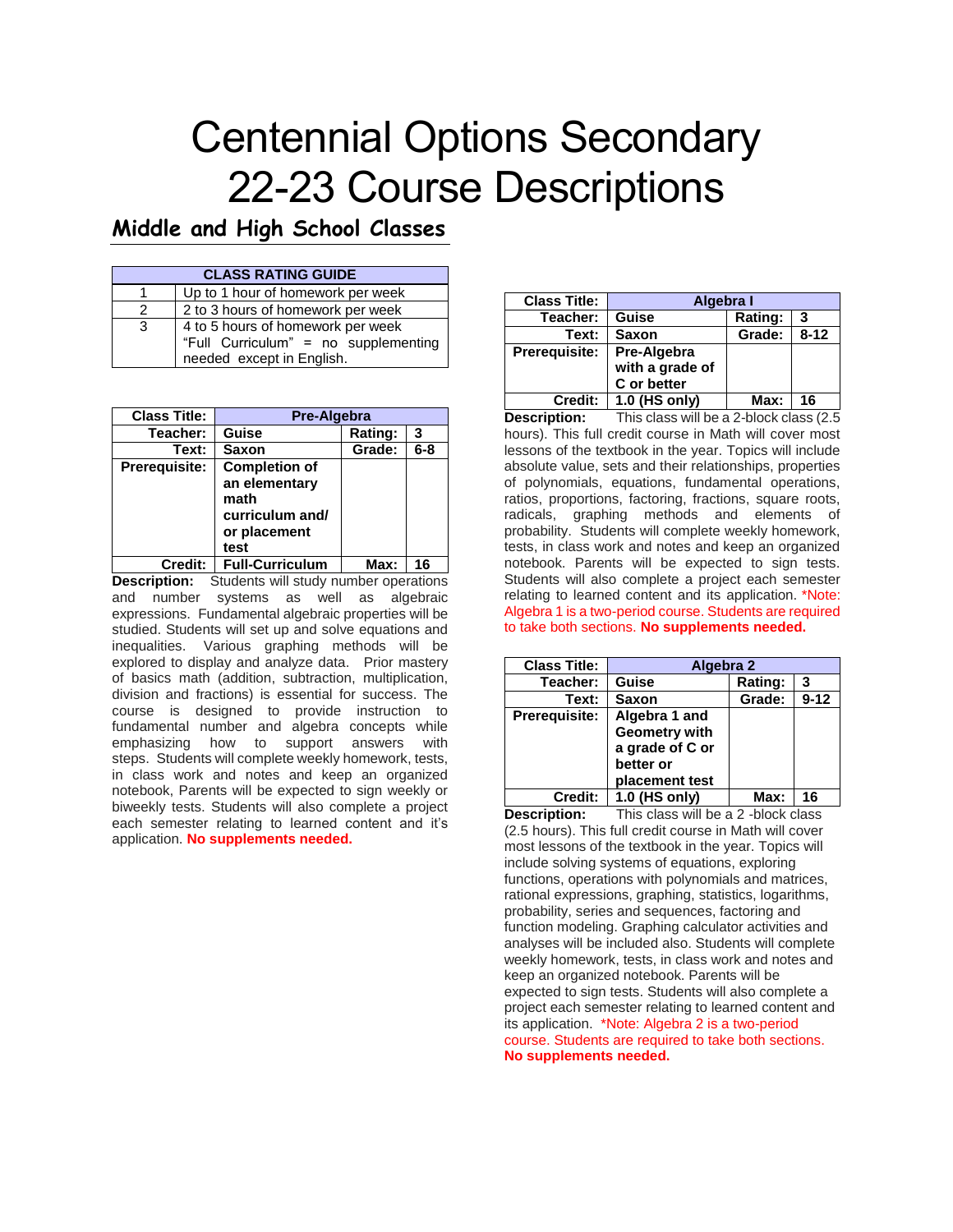#### **Middle and High School Classes**

| <b>Class Title:</b>  | <b>Middle School Language Arts</b> |        |         |
|----------------------|------------------------------------|--------|---------|
| Teacher:             | Pearman                            | Rating | 3       |
| Text:                | <b>Elements of Lit.</b><br>Intro   | Grade: | $6 - 8$ |
| <b>Prerequisite:</b> | none                               |        |         |
| Credit:              | <b>Full-Curriculum</b>             | Max:   | 16      |

**Description:** Students will explore a variety of fiction and nonfiction works, including short stories, plays, poetry, biography, and technical writing. In conjunction with the readings, students will also complete writing and speaking projects such as creating original fiction, writing personal narratives, presenting dramatic readings and using media to present researched information. Our textbook is different from the last two years.  **Please supplement this course with grammar, spelling and vocabulary.**

| <b>Class Title:</b>  | <b>American Literature</b> |               |    |
|----------------------|----------------------------|---------------|----|
| Teacher:             | Pearman                    | Rating        | 3  |
| Text:                | <b>Elements of</b>         | Grade:   9-12 |    |
|                      | Literature, 5th            |               |    |
| <b>Prerequisite:</b> | none                       |               |    |
| Credit:              | 1.0 (HS only)              | Max:          | 16 |

**Description** This class will study selections from favorite classic and modern American authors. Students will compose literary analysis, essay, and research writing. Students will learn strategies and techniques for success in college, advanced training, and business. Recommendation: students should enroll in both American History and American Literature for an enriched learning experience. Our textbook is different from the last two years. **Please supplement this course with grammar, spelling and vocabulary.**

| <b>Class Title:</b>  | <b>Board Game Design</b> |        |                |
|----------------------|--------------------------|--------|----------------|
| Teacher: <b>_</b>    | Pearman                  | Rating | $\overline{2}$ |
| Text:                | none                     | Grade: | $6 - 12$       |
| <b>Prerequisite:</b> | none                     |        |                |
| Credit: I            | 0.5 (HS only)            | Max:   | 16             |

**Description:** This class combines mathematics, art, writing skills and more in the beloved format of the board game. Students will play and analyze both popular and obscure board games. They will also create and playtest a game of their own each semester. Homework time will vary based on the complexity of the game a student chooses to design.

| <b>Creative Writing/Journaling</b> |        |          |
|------------------------------------|--------|----------|
| Pearman                            | Rating | 2        |
| none                               | Grade: | $9 - 12$ |
| none                               |        |          |
| 0.5 (HS only)                      |        |          |
|                                    |        | Max: 16  |

**Description:** Journaling develops creativity and supports mental health. Students will explore, express, and organize their thinking in a variety of both fiction and nonfiction writing prompts, including helpful graphic organizers for developing life skills, and plot points for writing an original fairytale. This class is focused on short, simple writing prompts, with minimal homework.

| <b>Class Title:</b>  | <b>High School U.S. History</b>          |        |          |
|----------------------|------------------------------------------|--------|----------|
| Teacher:             | <b>Rating:</b><br><b>Retallack</b><br>-3 |        |          |
|                      | <b>Text: Various</b>                     | Grade: | $9 - 12$ |
| <b>Prerequisite:</b> | <b>None</b>                              |        |          |
|                      | Credit:   1.0 (HS only)                  | Max: I | 16       |

**Description:** This course will focus on the political, economic, social and cultural concepts of United States history. Students will review the Constitution, The Civil War, and Reconstruction. Then, students will study Industrialization, Westward Expansion, the Progressives, Imperialism, WWI, the 1920's & the Great Depression, WWII, the Cold War, the Civil Rights Movement, and terrorism. Students will focus on building a strong knowledge base and analytical skills. Classwork will consist of lecture, discussion, and activities while homework will include reading selections, and worksheet activities. **No supplements needed.**

| <b>Class Title:</b>  | <b>Middle School U.S. History</b> |         |     |
|----------------------|-----------------------------------|---------|-----|
| Teacher:             | <b>Retallack</b>                  | Rating: | -3  |
| Text:                | various                           | Grade:  | 6-8 |
| <b>Prerequisite:</b> | none                              |         |     |
| Credit:              | <b>Full-Curriculum</b>            | Max:    | 16  |

Description: During this class we will explore the themes of American history, which have led to the development of our modern American identity. This course has a strong emphasis on learning about events, geography and people who shaped American History. **No supplements needed.**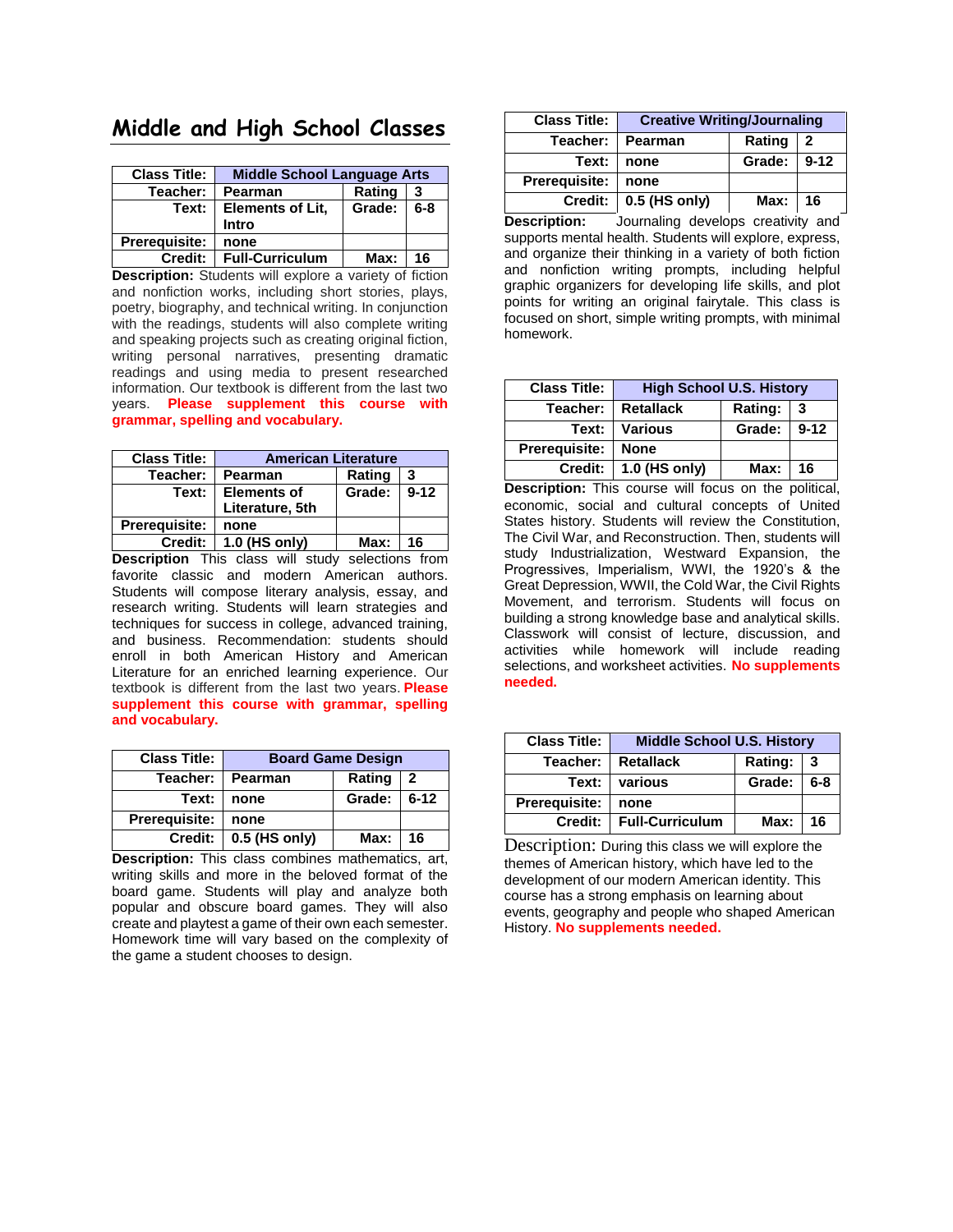#### **Middle and High School Classes**

| <b>Class Title:</b>  | <b>Global Experiences</b> |                |                |
|----------------------|---------------------------|----------------|----------------|
| Teacher:             | <b>Retallack</b>          | <b>Rating:</b> | $\overline{2}$ |
| Text:                | none                      | Grade:         | $6 - 12$       |
| <b>Prerequisite:</b> | none                      |                |                |
| Credit:              | 0.5 (HS only)             | Max:           | 16             |

**Description:** In this class, we will study selected countries in Africa and the Middle East, Australia, and Countries in the Caribbean Sea. Study will include geography, brief histories, language, and cultural traditions to include: holidays and celebrations, dress, and traditional food. We will cook a dish during class approximately 6 times during the year. **\*This class is not recommended for students with lots of food allergies and sensitivities.**

| <b>Class Title:</b>  | <b>Fashion Design/Sewing</b>                |        |          |
|----------------------|---------------------------------------------|--------|----------|
| Teacher:             | Rating:<br><b>Retallack</b><br>$\mathbf{2}$ |        |          |
| Text:                | none                                        | Grade: | $6 - 12$ |
| <b>Prerequisite:</b> | none                                        |        |          |
| Credit: I            | 0.5 (HS only)                               | Max:   | 10       |

**Description:** No sewing experience necessary! Students will learn the basics of sewing and patterns and will make multiple items of clothing throughout the year. Students will start with small projects to practice basic sewing skills and then will progress on to sewing patterns as they are ready. For the final project, students will be able to create their own patterns and sew an item of their own creation. Students will need to supply their own material, thread, and patterns a few times during the year. More details and instructions will be given in the class when these are required.

| <b>Class Title:</b> | <b>High School Physical Science</b> |        |          |
|---------------------|-------------------------------------|--------|----------|
| Teacher:            | Rating: 3<br>To Be                  |        |          |
|                     | <b>Determined</b>                   |        |          |
| Text:               | <b>Pearson</b>                      | Grade: | $8 - 12$ |
| Prerequisite:       | none                                |        |          |
| Credit:             | 1.0 (HS only)                       | Max:   | 16       |

**Description:** Physical Science is a pre-chemistry and pre-physics course for upper-middle and beginning high school students. The course emphasizes the study and proper use of fundamental science tools through regular laboratory activities and the introduction and reinforcement of concepts and principles of physical science. **No supplements needed.**

| <b>Class Title:</b>  | <b>MS Life Science</b> |         |         |
|----------------------|------------------------|---------|---------|
| Teacher:             | To Be                  | Rating: | 3       |
|                      | <b>Determined</b>      |         |         |
| Text:                | <b>TCI</b>             | Grade:  | $6 - 8$ |
| <b>Prerequisite:</b> | none                   |         |         |
| Credit:              | Full-                  | Max:    | 16      |
|                      | <b>Curriculum</b>      |         |         |

**Description:** Middle School Life Science is a fullcurriculum course in which students study topics concerning the living world through reading, writing, and lab inquiry activities at Homework will include reading, note taking, on-line testing, and some at-home projects. **No supplements needed.**

| <b>Class Title:</b> | <b>Robotics/Electronics</b> |         |          |
|---------------------|-----------------------------|---------|----------|
| Teacher:            | To Be                       | Rating: | -2       |
|                     | <b>Determined</b>           |         |          |
| Text:               | none                        | Grade:  | $6 - 12$ |
| Prerequisite:       | none                        | Min:    |          |
| <b>Credit:</b>      | 0.5 (HS only)               | Max:    | 16       |

**Description:** Students will use several hands-on products, including Lego EV3 Mindstorm robotics kits, iPads, Osmo, and drones to learn basic building, coding, and programming skills. Students will explore the use of robots in everyday lives and in industry, while considering the endless possibility of the use of robots.This class is great for problem solving, cooperative learning, and developing creativity. One of the team activities will be a battle bot competition with the EV3 robots. Beginner and experienced robotic students will enjoy this class.

| <b>Class Title:</b>  | <b>Forensic Science</b> |             |          |
|----------------------|-------------------------|-------------|----------|
| Teacher:             | To Be                   | Rating:   2 |          |
|                      | <b>Determined</b>       |             |          |
| Text:                | none                    | Grade:      | $6 - 12$ |
| <b>Prerequisite:</b> | none                    | Min:        |          |
| Credit:              | $0.5$ (HS only)         | Max:        | 16       |

**Description:** Students will investigate the world around them through the lens of the scientific method. It may include blood typing, chromatography, fingerprinting, hair & fibers, and imprint evidence. This course will be primarily hands-on, and will include lots of experiments and information gathering.